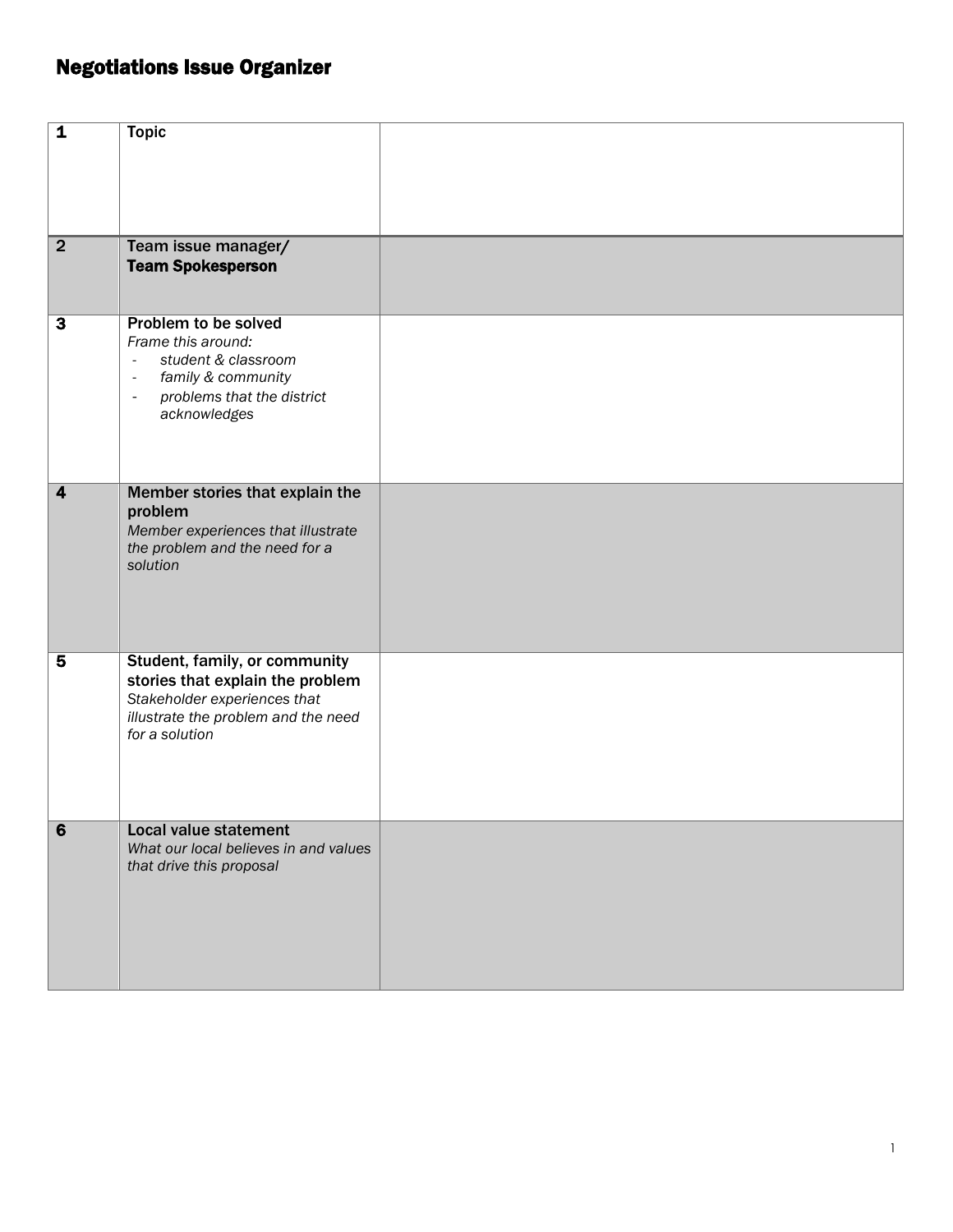## Negotiations Issue Organizer

| $\overline{\mathbf{7}}$ | Questions to members about the<br>solution that they believe best<br>addresses the problem<br>How will negotiators know that the<br>proposal meets members' needs<br>and goals?                                                                           |  |
|-------------------------|-----------------------------------------------------------------------------------------------------------------------------------------------------------------------------------------------------------------------------------------------------------|--|
| $\overline{\mathbf{8}}$ | <b>Options</b><br>Ideas and ways that this problem<br>could be tackled                                                                                                                                                                                    |  |
| $\overline{9}$          | Proposal<br>The language that we want to put in<br>the contract                                                                                                                                                                                           |  |
| 10                      | <b>Research</b><br>Data that supports the proposal<br>Financial data showing<br>÷,<br>affordability of the proposal<br>Sample contract language +<br>$\overline{\phantom{a}}$<br>source<br>Demographic data about staff /<br>students<br>Comparative data |  |
| 11                      | Rationale<br>Why our demands make sense,<br>ideally addressing the district's self-<br>interest.                                                                                                                                                          |  |